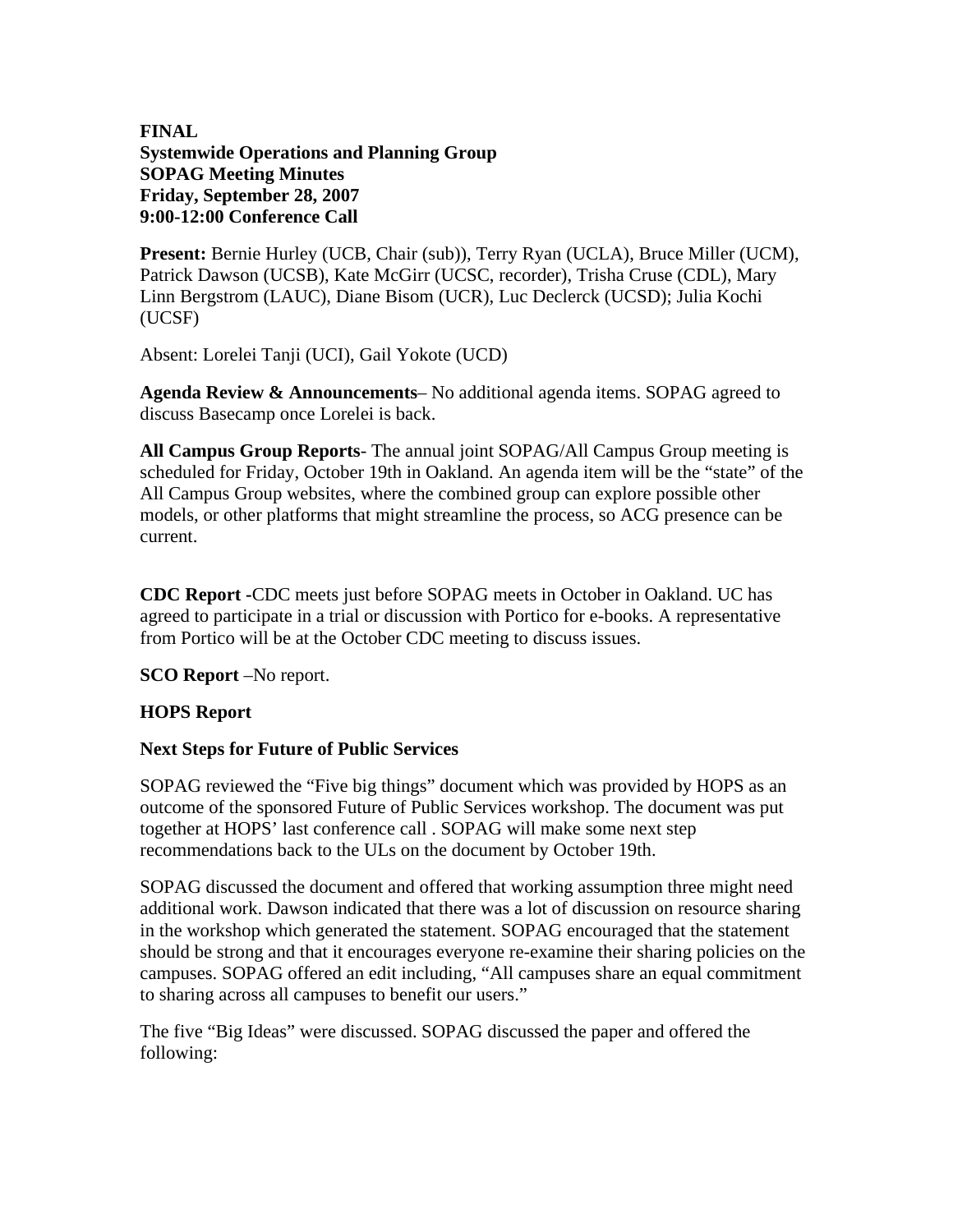1. SOPAG offered several levels of integration for this statement and HOPS consideration.

2. SOPAG discussed clarifications of the idea of universal access to create a common user experience across the campuses.

3. SOPAG asked HOPS to clarify the intent of statement.

4. SOPAG liked the wording of statement 4. HOPS might add a continuous improvement statement.

5. SOPAG suggested HOPS identify the purpose of the marketing, turning it into an outcome, instead of an implementation statement.

Dawson reminded SOPAG that the workshop proceedings, survey and survey comments have been distributed.

**Mass Digitization FAQ's**- Chandler is vetting language with Microsoft.

**GOOGLE Meeting-** SOPAG discussed the announced GOOGLE meeting for October 26th with HOPS/CDC ULs and AULs for Public Services, and Collection Development. Kochi will forward the message to SOPAG that went to the ULs this week. HOPS meeting on 8th Face-to-Face to review the annual report and then send it on to SOPAG.

**HOTS Report** –The HOTS/SCP funding proposal for a temporary Chinese cataloger was approved by the ULs in their last meeting. CDL will fund first year, SD is the hiring campus and will have someone start in November. Additional funding will be shared by all which will extend the position for two more years. SD administration will communicate how to secure funds from the campus to support the funding of the additional two years of the position.

HOTS is meeting to look at the SOPAG collaborative principles, UC/OCLC reports, and UC/OCLC reclamation project.

Declerck will inform the new chair of HOTS that the SOPAG collaborative principles will be on the October 19th SOPAG/ACG meeting agenda.

Declerck will encourage the new chair of HOTS to share any concerns they may have regarding the UC/OCLC reports with the UC WorldCat Local Pilot Implementation Team and propose that Terry Ryan and Luc Declerck join HOTS at a future meeting for discussion of these concerns.

**LTAG Report** – LTAG is still working to get its website updated and is also finalizing their annual report.

**RSC** – No report

**Task Force Reports**

**Bibliographic Services Task Force**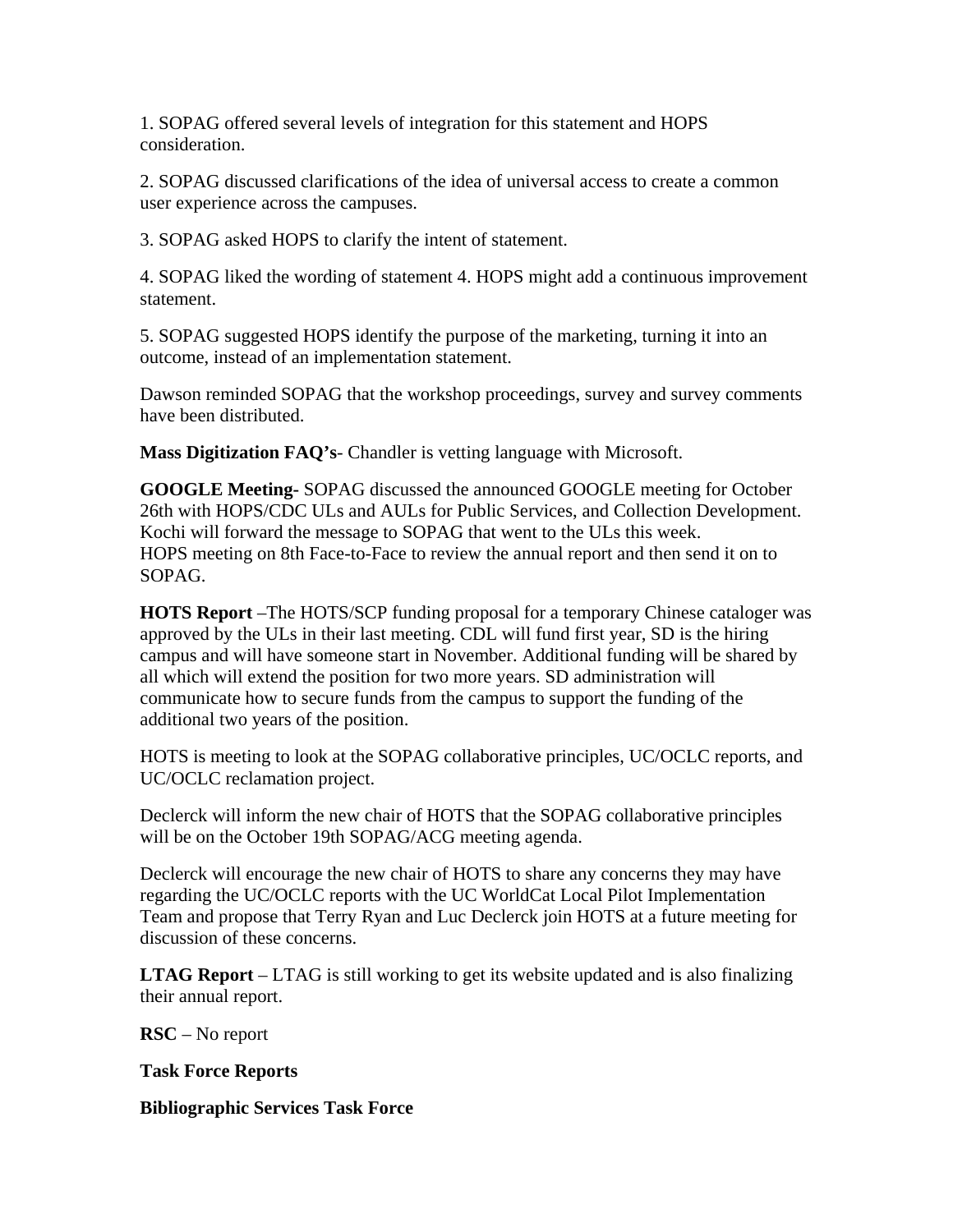**UC/OCLC Update**- Ryan reminded folks of the distribution of OCLC, WorldCat Local project updates. SOPAG should encourage their ULs to ensure update reports are sent out to their library's "all messages" account once distributed by the Implementation Team.

The Implementation Team and task groups have been working intensively with OCLC in September to clarify what is needed to get to Day 1 of the pilot so we can set a firmer target date. The Oct. 11th Executive Team meeting should produce a target date for the pilot based on that assessment.

The Local Information Task Group has been working with OCLC to test Z39.50 queries of local ILSs for local information, including location, call number, and circulation status. Z39.50 is the recommended strategy for the pilot, though if we move to production, much of this information will probably be loaded into OCLC as Local Holdings Records (LHRs). The Z39.50 testing has so far focused most intensively on the lead implementer campuses (UCB for Gladis, UCD for Aleph, UCLA for Voyager, and UCSD for III), so we can verify the success with all of the ILS systems represented in UC. In depth testing has validated that queries return the bulk of information needed for a meaningful display. The Implementation Team is working with a couple of campuses to think through the implications of what it will take locally to make this work for the pilot.

**SOPAG ERMS Implementation Team ,Verde** -Cruse reported that Ex Libris has been notified to terminate the ERMS project. Farley is the point person to talk to Ex Libris for any additional discussions. SOPAG will craft a public message to share with the campuses. Cruse will prepare a draft for SOPAG to review. Martin suggested to SOPAG that it might be good to look at "lessons learned" from the project. Cruse suggested in the next face-to-face SOPAG meeting that time be devoted to look at these issues. Cruse will ask Martin to put together some target questions to focus the discussion with SOPAG.

**Digital Library Workshop-** Declerck is working with Bernie, Julia, and Trisha on planning dates, announcing, and booking the East Bay Conference Center. The workshop should be scheduled in late November, or early December.

**A Structure for Implementing UC Libraries Collaborative Projects**- The document is currently on the SOPAG website but with no clear explanation. It was recommended SOPAG discuss with the ACG chairs, context, background, intent, next steps, etc. so that the document can be more formally presented and communicated. McGirr and Hurley will clean up the document prior to the joint meeting.

## **Report on CDL Related Items**-

Cruse reported:

MELVYL - The 16.2 version is on schedule for its Fall launch. CDL will be running a parallel version 15.3 during this process.

Mass Digitization- The CDL is working to move digitized content on to local machines.